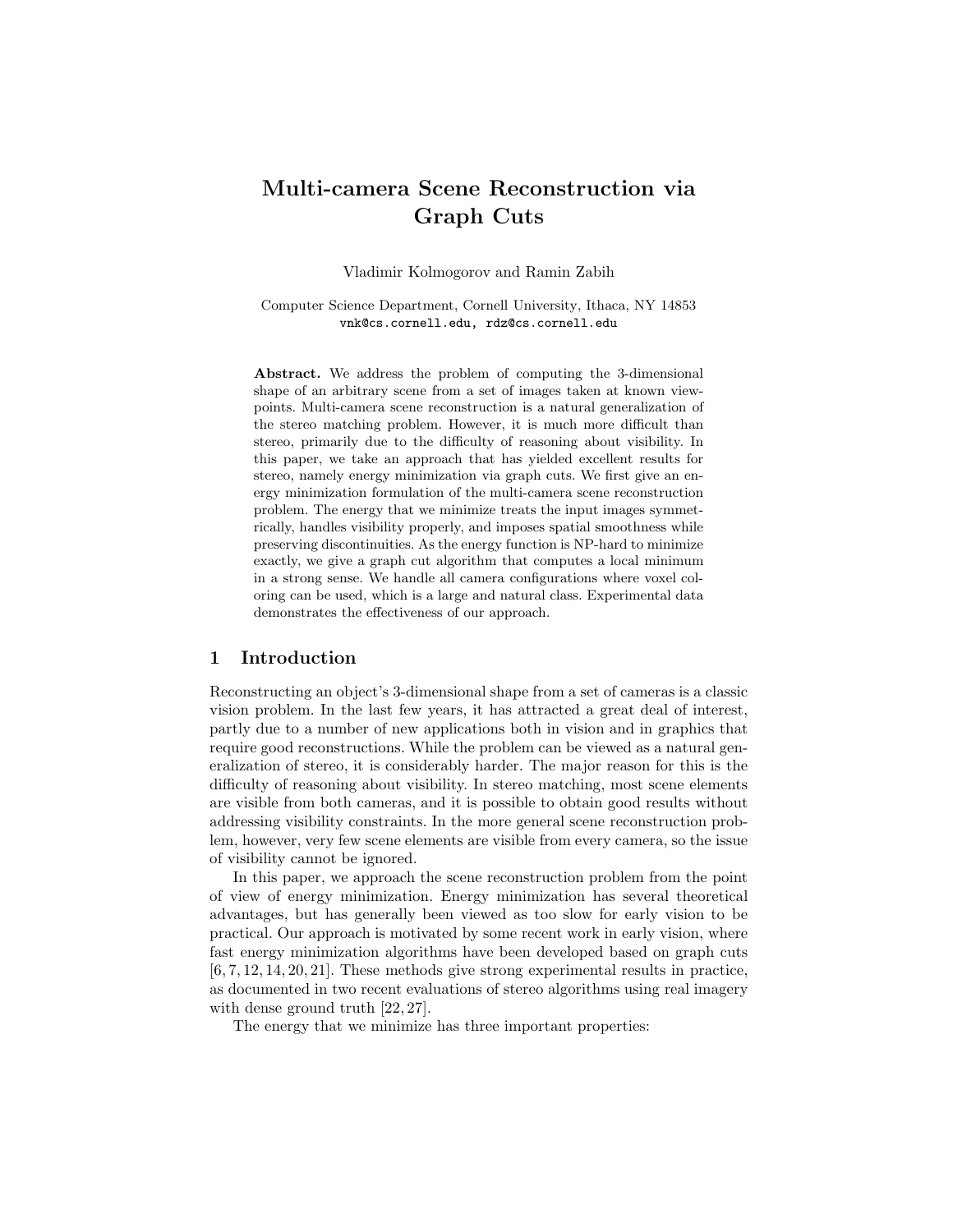- **–** it treats the input images symmetrically,
- **–** it handles visibility properly, and
- **–** it imposes spatial smoothness while also preserving discontinuities.

We begin with a review of related work. In section 3 we give a precise definition of the problem that we wish to solve, and define the energy that we will minimize. Section 4 describes how we use graph cuts to compute a strong local minimum of this energy. Experimental data is presented in section 5. Some details of the graph cut construction are deferred to the appendix, along with a proof that computing the global minimum of the energy is NP-hard.

# **2 Related work**

The problem of reconstructing a scene from multiple cameras has received a great deal of attention in the last few years. One extensively-explored approach to this problem is voxel occupancy. In voxel occupancy [18, 25] the scene is represented as a set of 3-dimensional voxels, and the task is to label the individual voxels as filled or empty. Voxel occupancy is typically solved using silhouette intersection, usually from multiple cameras but sometimes from a single camera with the object placed on a turntable [8]. It is known that the output of silhouette intersection even without noise is not the actual 3-dimensional shape, but rather an approximation called the visual hull [17].

#### **2.1 Voxel coloring and space carving**

Voxel occupancy, however, fails to exploit the consistent appearance of a scene element between different cameras. This constraint, called photo-consistency, is obviously quite powerful. Two well-known recent algorithms that have used photo-consistency are voxel coloring [23] and space carving [16].

Voxel coloring makes a single pass through voxel space, first computing the visibility of each voxel and then its color. There is a constraint on the camera geometry, namely that no scene point is allowed to be within the convex hull of the camera centers. As we will see in section 3, our approach handles all the camera configurations where voxel coloring can be used. Space carving is another voxel-oriented approach that uses the photo-consistency constraint to prune away empty voxels from the volume. Space carving has the advantage of allowing arbitrary camera geometry.

One major limitation of voxel coloring and space carving is that they lack a way of imposing spatial coherence. This is particularly problematic because the image data is almost always ambiguous. Another (related) limitation comes from the fact that these methods traverse the volume making "hard" decisions concerning the occupancy of each voxel they analyze. Because the data is ambiguous, such a decision can easily be incorrect, and there is no easy way to undo such a decision later on.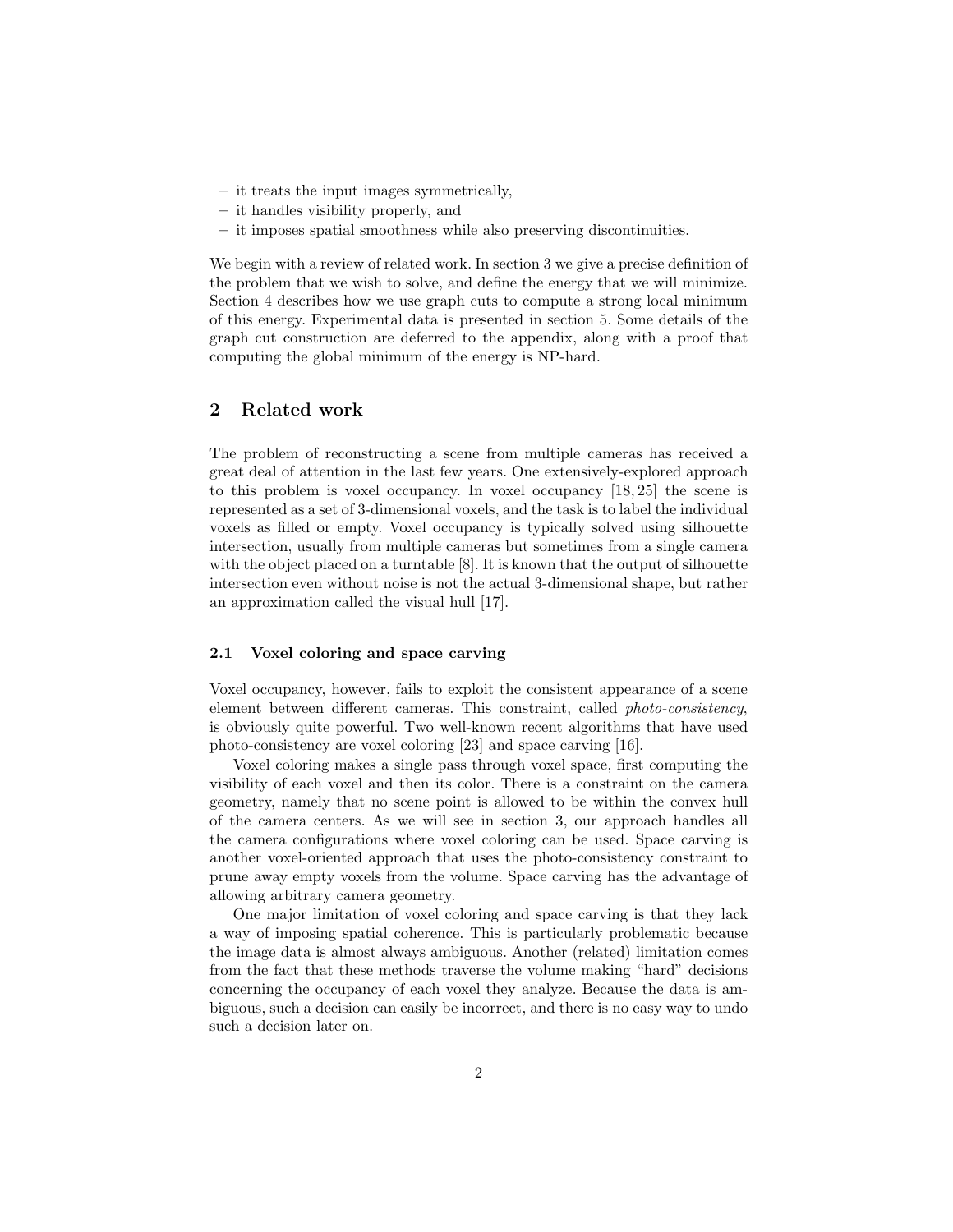#### **2.2 Energy minimization approaches**

Our approach to the scene reconstruction problem is to generalize some recently developed techniques that give strong results for stereo matching. It is well known that stereo, like many problems in early vision, can be elegantly stated in terms of energy minimization [19]. The energy minimization problem has traditionally been solved via simulated annealing [2, 11], which is extremely slow in practice.

In the last few years powerful energy minimization algorithms have been developed based on graph cuts [6, 7, 12, 14, 21]. These methods are fast enough to be practical, and yield quite promising experimental results for stereo [22, 27]. Unlike simulated annealing, graph cut methods cannot be applied to an arbitrary energy function; instead, for each energy function to be minimized, a careful graph construction must be developed. In this paper, instead of building a special purpose graph we will use some recent results [15] that give graph constructions for a quite general class of energy functions.

While energy minimization has been widely used for stereo, only a few papers [13, 20, 24] have used it for scene reconstruction. The energy minimization formalism has several advantages. It allows a clean specification of the problem to be solved, as opposed to the algorithm used to solve it. In addition, energy minimization naturally allows the use of soft constraints, such as spatial coherence. In an energy minimization framework, it is possible to cause ambiguities to be resolved in a manner that leads to a spatially smooth answer. Finally, energy minimization avoids being trapped by early hard decisions.

Although [20] and [24] use energy minimization via graph cuts, their focus is quite different from ours. [20] uses an energy function whose global minimum can be computed efficiently via graph cuts; however, the spatial smoothness term is not discontinuity preserving, and so the results tend to be oversmoothed. Visibility constraints are not used. [24] computes the global minimum of a different energy function as an alternative to silhouette intersection (i.e., to determine voxel occupancy). Their approach does not deal with photoconsistency at all, nor do they reason about visibility.

Our method is perhaps closest to the work of [13], which also relies on graph cuts. They extend the work of [7], which focused on traditional stereo matching, to allow an explicit label for occluded pixels. While the energy function that they use is of a similar general form to ours, they do not treat the input images symmetrically. While we effectively compute a disparity map with respect to each camera, they compute a disparity map only with respect to a single camera.

[26] also proposed the use of disparity maps for each camera, in an energy minimization framework. Their optimization scheme did not rely on graph cuts, and their emphasis was on the two-camera stereo problem. They also focused on handling transparency, which is an issue that we do not address.

Another approach is to formulate the problem in terms of level sets, and to solve a system of partial differential equations using numerical techniques [9]. The major distinction between this approach and our work is that their problem formulation is continuous while ours is discrete. The discrete energy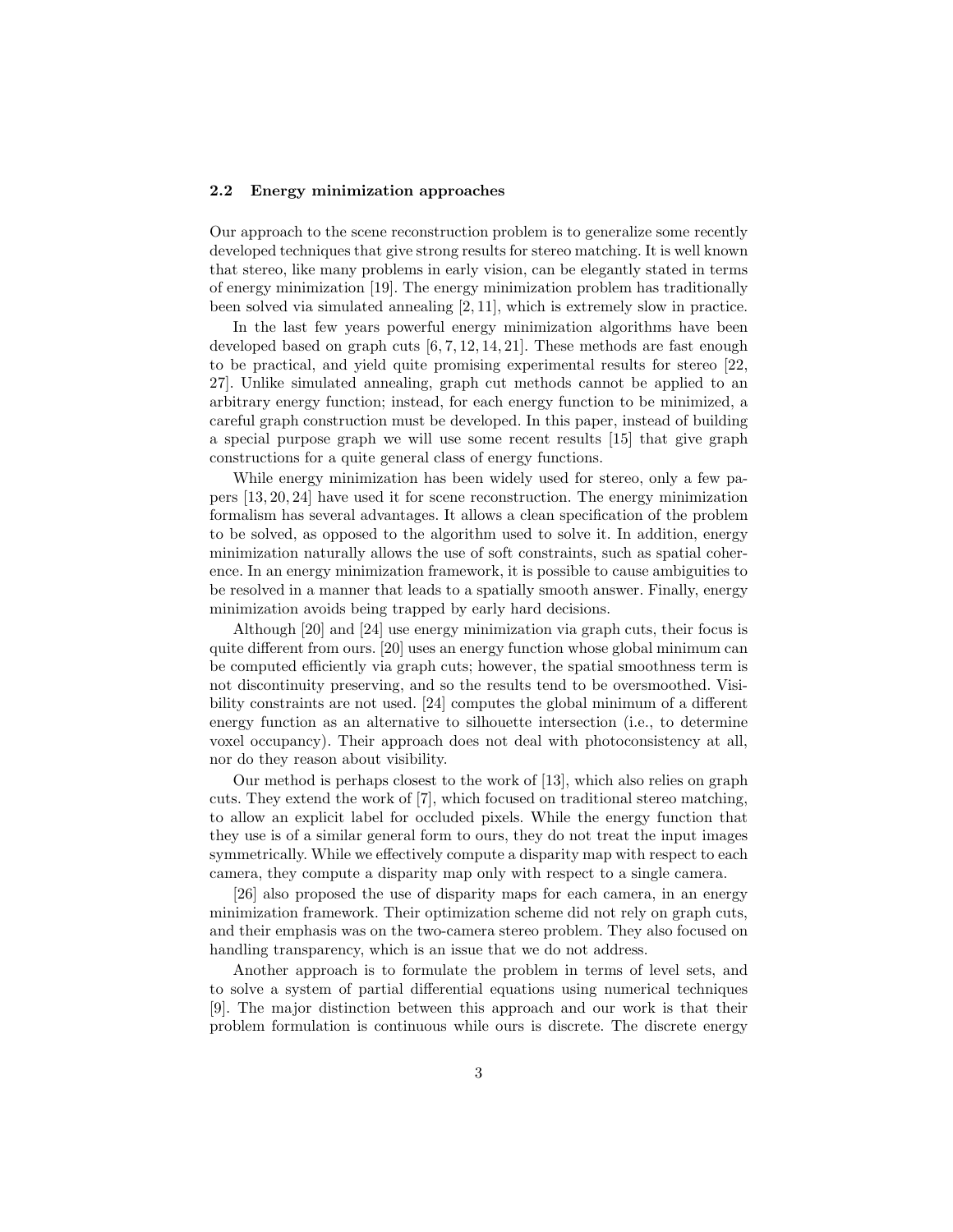minimization approach is known to lead to strong results for two-camera stereo [22, 27], and is therefore worth investigating for multiple cameras.

In [14] we proposed a (two camera) stereo algorithm that shares a number of properties with the present work. That method treats the input images symmetrically, and is based on graph cuts for energy minimization. It properly handles the limited form of visibility constraint that arises with two cameras (namely, occlusions). The major difference is that [14] is limited to the case of two cameras, while the multi-camera problem is much more difficult.

#### **3 Problem formulation**

Suppose we are given  $n$  calibrated images of the same scene taken from different viewpoints (or at different moments of time). Let  $\mathcal{P}_i$  be the set of pixels in the camera *i*, and let  $\mathcal{P} = \mathcal{P}_1 \cup ... \cup \mathcal{P}_n$  be the set of all pixels. A pixel  $p \in \mathcal{P}$ corresponds to a ray in 3D-space. Consider the point of the first intersection of this ray with an object in the scene. Our goal is to find the depth of this point for all pixels in all images. Thus, we want to find a labeling  $f : \mathcal{P} \to \mathcal{L}$  where  $\mathcal L$  is a discrete set of labels corresponding to different depths. In the current implementation of our method, labels correspond to increasing depth from a fixed camera.

A pair  $\langle p, l \rangle$  where  $p \in \mathcal{P}, l \in \mathcal{L}$  corresponds to some point in 3D-space. We will refer to such pairs as 3D-points.

The limitation of our method is that there must exist a function  $\mathcal{D}: R^3 \mapsto R$ such that for all scene points  $P$  and  $Q$ ,  $P$  occludes  $Q$  in a camera  $i$  only if  $\mathcal{D}(P) < \mathcal{D}(Q)$ . This is exactly the constraint used in voxel coloring [23]. If such a function exists then labels correspond to level sets of this function. In our current implementation, we make a slightly more specific assumption, which is that the cameras must lie in one semiplane looking at the other semiplane. The interpretation of labels will be as follows: each label corresponds to a plane in 3D-space, and a 3D-point  $\langle p, l \rangle$  is the intersection of the ray corresponding to the pixel  $p$  and the plane  $l$ .

Let us introduce the set of interactions  $I$  consisting of (unordered) pairs of 3D-points  $\langle p_1, l_1 \rangle$ ,  $\langle p_2, l_2 \rangle$  "close" to each other in 3D-space. We will discuss several criteria for "closeness" later. In general, I can be an arbitrary set of pairs of 3D-points satisfying the following constraint:

**−** Only 3D-points at the same depth can interact, i.e. if  $\{\langle p_1, l_1 \rangle, \langle p_2, l_2 \rangle\}$  ∈ I then  $l_1 = l_2$ .

Now we will define the energy function that we minimize. It will consist of three terms:

$$
E(f) = E_{data}(f) + E_{smoothness}(f) + E_{visibility}(f)
$$
\n(1)

The data term will impose photo-consistency. It is

$$
E_{data}(f) = \sum_{\langle p, f(p) \rangle, \langle q, f(q) \rangle \in I} D(p, q)
$$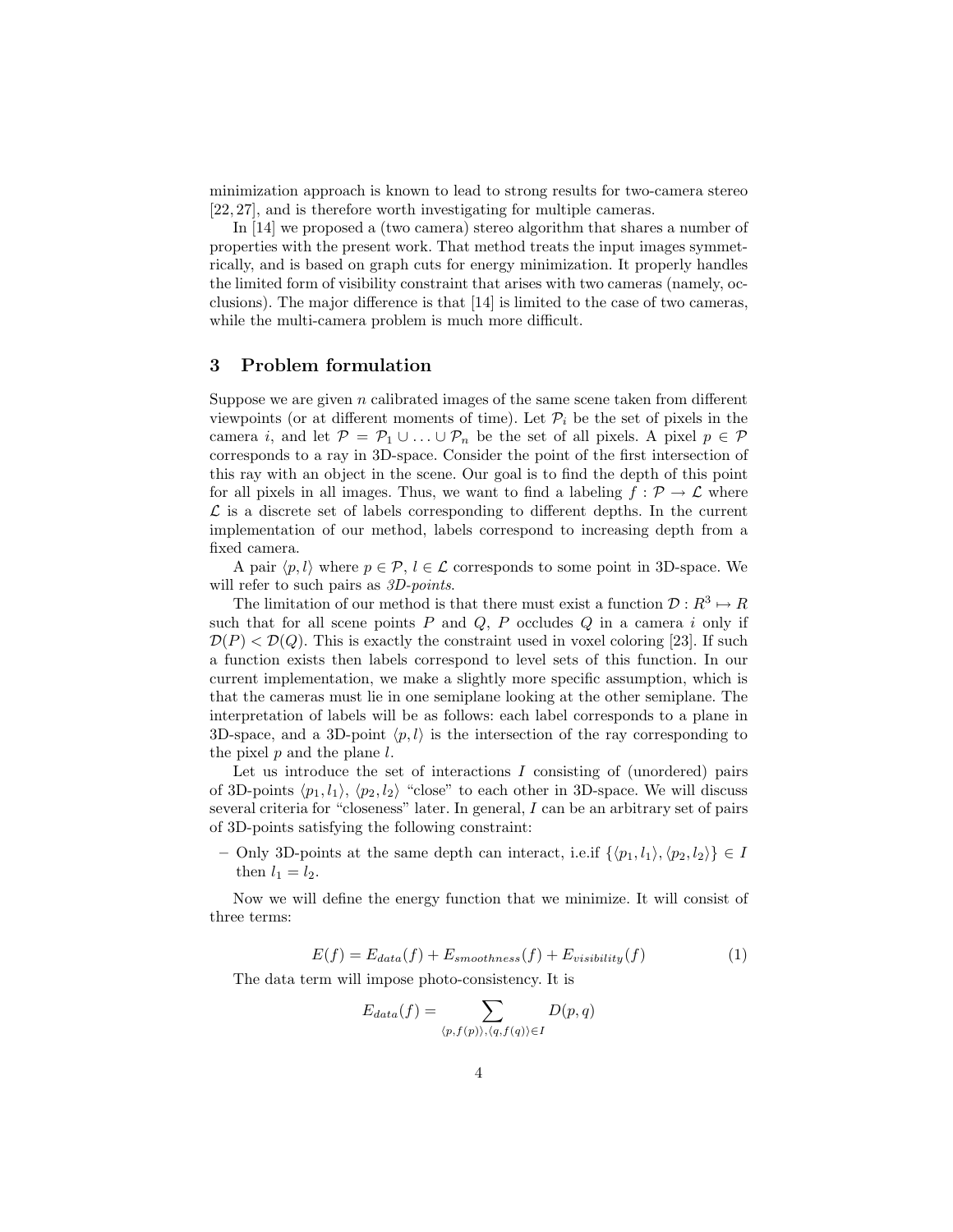where  $D(p, q)$  is a non-positive value depending on intensities of pixels p and q. It can be, for example,

$$
D(p,q) = min\{0, (Intensity(p) - Intensity(q))^2 - K\}
$$

for some constant  $K > 0$ .

Since we minimize the energy, terms  $D(p,q)$  that we sum will be small. These terms are required to be non-negative for technical reasons that will be described in section 4.2. Thus, pairs of pixels  $p, q$  which come from the same scene point according to the configuration  $f$  will have similar intensities, which causes photo-consistency.

The smoothness term involves a notion of neighborhood; we assume that there is a neighborhood system on pixels

$$
\mathcal{N} \subset \{ \{p, q\} \mid p, q \in \mathcal{P} \}
$$

This can be the usual 4-neighborhood system: pixels  $p = (p_x, p_y)$  and  $q = (q_x, q_y)$ are neighbors if they are in the same image and  $|p_x - q_x| + |p_y - q_y| = 1$ . We will write the smoothness term as

$$
E_{smoothess}(f) = \sum_{\{p,q\} \in \mathcal{N}} V_{\{p,q\}}(f(p), f(q))
$$

We will require the term  $V_{\{p,q\}}$  to be a metric. This imposes smoothness while preserving discontinuities, as long as we pick an appropriate robust metric. For example, we can use the robustified  $L_1$  distance  $V(l_1, l_2) = \min(|l_1 - l_2|, K)$  for constant K.

The last term will encode the visibility constraint: it will be zero if this constraint is satisfied, and infinity otherwise. We can write this using another set of interactions I*vis* which contains pairs of 3D-points violating the visibility constraint:

$$
E_{visibility}(f) = \sum_{\langle p, f(p) \rangle, \langle q, f(q) \rangle \in I_{vis}} \infty
$$

We require the set I*vis* to meet following condition:

**−** Only 3D-points at different depths can interact, i.e. if  $\{\langle p_1, l_1 \rangle, \langle p_2, l_2 \rangle\}$  ∈  $I_{vis}$ then  $l_1 \neq l_2$ .

The visibility constraint says that if a 3D-point  $\langle p, l \rangle$  is present in a configuration f (i.e.  $l = f(p)$ ) then it "blocks" views from other cameras: if a ray corresponding to a pixel q goes through (or close to)  $\langle p, l \rangle$  then its depth is at most l. Again, we need a definition of "closeness". We will use the set I this part of the construction of  $I_{vis}$ . The set  $I_{vis}$  can then be defined as follows: it will contain all pairs of 3D-points  $\langle p, l \rangle$ ,  $\langle q, l' \rangle$  such that  $\langle p, l \rangle$  and  $\langle q, l \rangle$  interact (i.e. they are in  $I$ ) and  $l' > l$ .

An important issue is the choice of the sets of interactions I. This basically defines a discretization. It can consist, for example, of pairs of 3D-points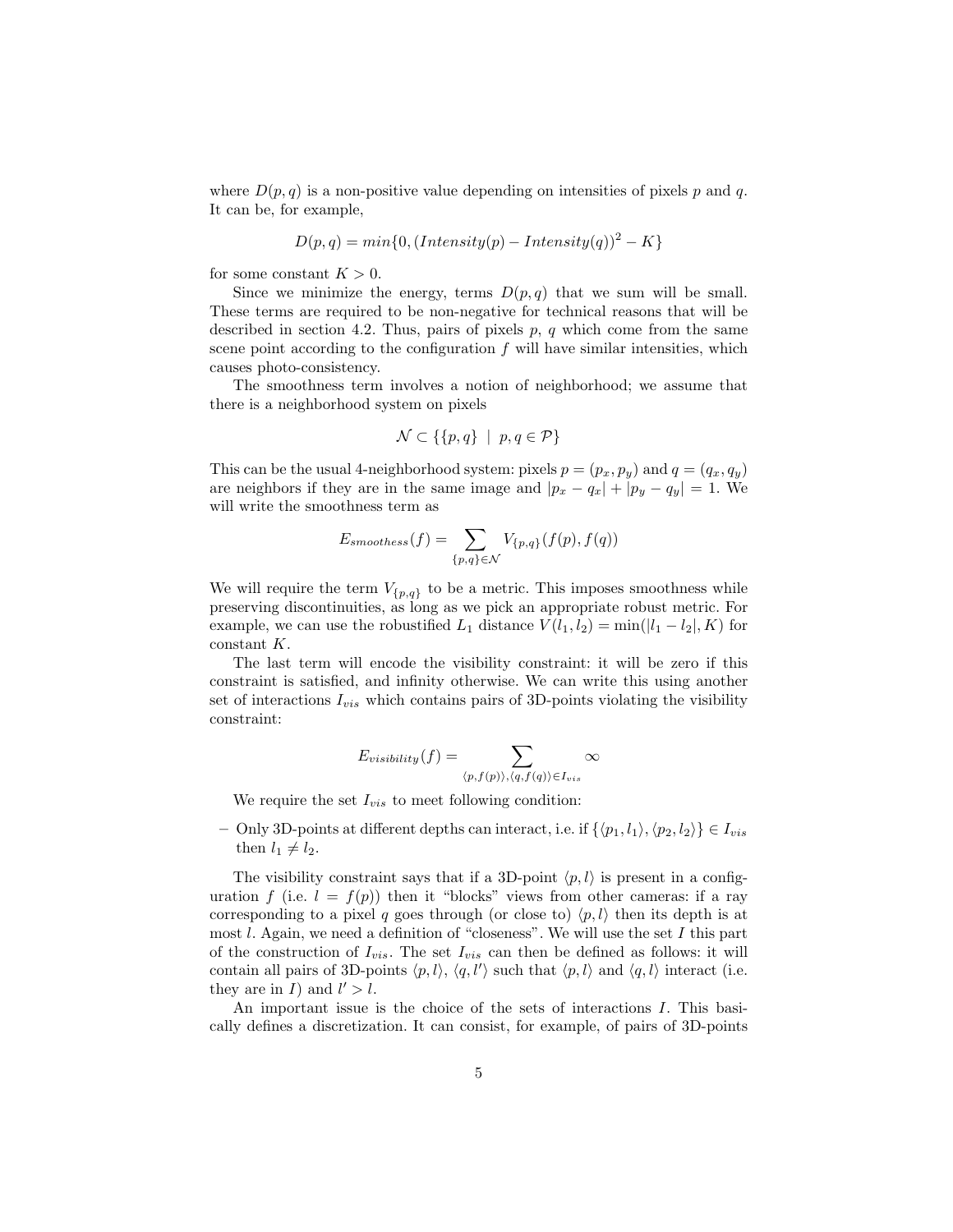

**Fig. 1.** Example of pixel interactions. There is a photo-consistency constraint between the red round point and the blue round point, both of which are at the same depth  $(l = 2)$ . The red round point blocks camera C2's view of the green square point at depth  $l = 3$ . Color figures are available in the electronic version of this paper.

 $\{\langle p, l \rangle, \langle q, l \rangle\}$  such that the distance in 3D-space between these points is less than some threshold. However, with this definition of closeness the number of interactions per pixel may vary greatly from pixel to pixel. Instead, we chose the following criterion: if  $p$  is a pixel in the image  $i, q$  is a pixel in the image  $j$  and  $i < j$  then the 3D-points  $\langle p, l \rangle$ ,  $\langle q, l \rangle$  interact if the closest pixel to the projection of  $\langle p, l \rangle$  onto the image j is q. Of course, we can include only interactions between certain images, for example, taken by neighboring cameras. Note that it makes sense to include interactions only between different cameras.

An example of our problem formulation in action is shown in figure 1. There are two cameras C1 and C2. There are 5 labels shown as black vertical lines. As in our current implementation, labels are distributed by increasing distance from a fixed camera. Two pixels, p from C1 and q from C2 are shown, along with the red round 3D-point  $\langle q, 2 \rangle$  and the blue round 3D-point  $\langle p, 2 \rangle$ . These points share the same label, and interact (i.e.,  $\{\langle p, 2 \rangle, \langle q, 2 \rangle\} \in I$ ). So there is a photoconsistency term between them. The green square point  $\langle q, 3 \rangle$  is at a different label (greater depth), but is behind the red round point. The pair of 3D-points  $\{\langle p, 2\rangle, \langle q, 3\rangle\}$  is in  $I_{vis}$ . So if the ray p from camera C1 sees the red round point  $\langle p, 2 \rangle$ , the ray q from C2 cannot see the green square point  $\langle q, 3 \rangle$ .

We show in the appendix that minimizing our energy is an NP-hard problem. Our approach, therefore, is to constuct an approximation algorithm based on graph cuts that finds a strong local minimum.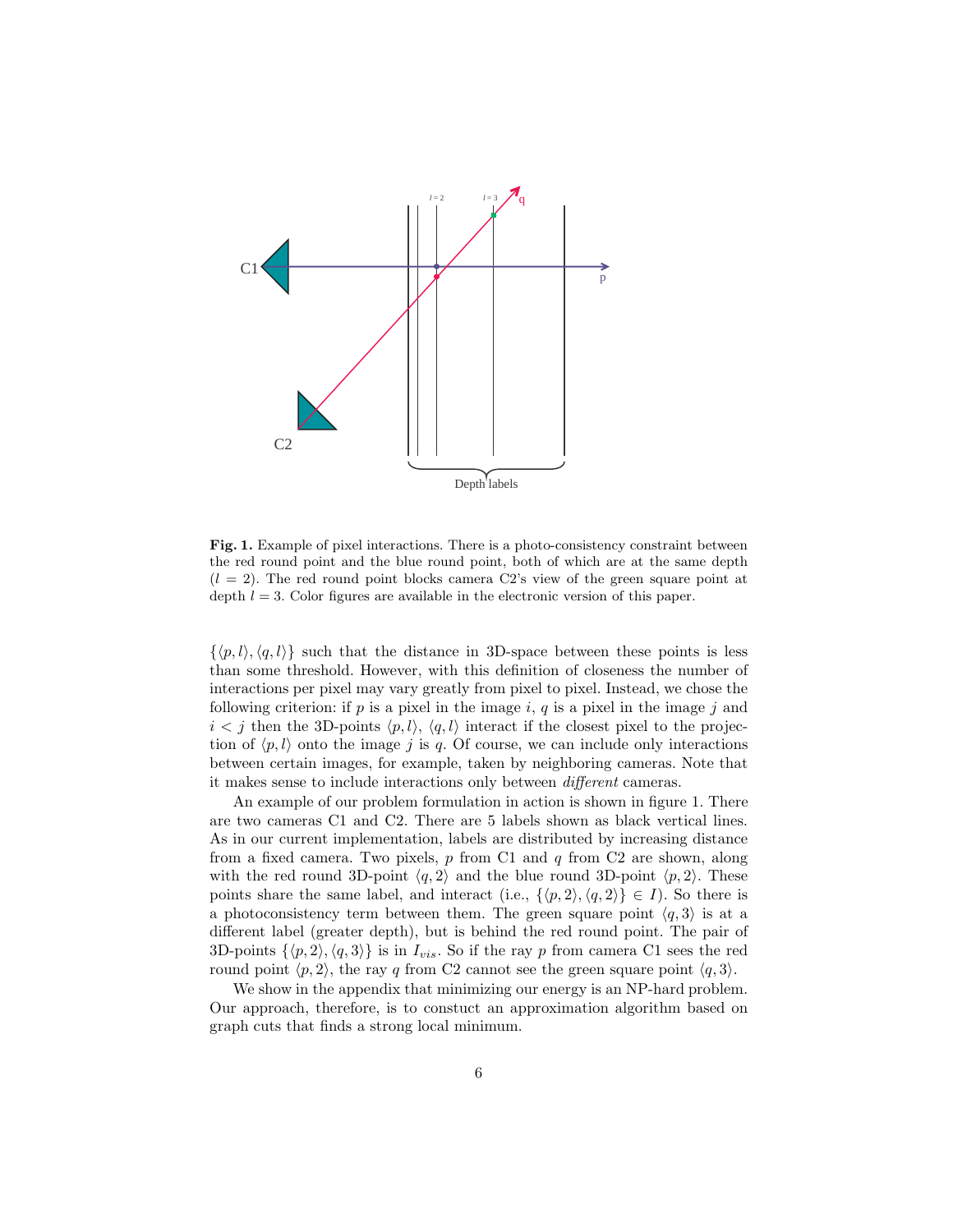## **4 Graph construction**

We now show how to efficiently minimize  $E$  among all configurations using graph cuts. The output of our method will be a local minimum in a strong sense. In particular, consider an input configuration f and a disparity  $\alpha$ . Another configuration f' is defined to be within a single  $\alpha$ -expansion of f when for all pixels  $p \in \mathcal{P}$  either  $f'(p) = f(p)$  or  $f'(p) = \alpha$ . This notion of an expansion was proposed by [7], and forms the basis for several very effective stereo algorithms [3, 7, 13, 14].

Our algorithm is very straightforward; we simply select (in a fixed order or at random) a disparity  $\alpha$ , and we find the unique configuration within a single  $\alpha$ -expansion move (our local improvement step). If this decreases the energy, then we go there; if there is no  $\alpha$  that decreases the energy, we are done. Except for the problem formulation and the choice of energy function, this algorithm is identical to the methods of [7, 14].

One restriction on the algorithm is that the initial configuration must satisfy the visibility constraint. This will guarantee that all subsequent configurations will satisfy this constraint as well, since we minimize the energy, and configurations that do not satisfy the visibility constraint have infinite energy.

The critical step in our method is to efficiently compute the  $\alpha$ -expansion with the smallest energy. In this section, we show how to use graph cuts to solve this problem.

### **4.1 Graph cuts**

Let  $\mathcal{G} = \langle \mathcal{V}, \mathcal{E} \rangle$  be a weighted graph with two distinguished terminal vertices  $\{s, t\}$  called the source and sink. A cut  $\mathcal{C} = \mathcal{V}^s$ ,  $\mathcal{V}^t$  is a partition of the vertices into two sets such that  $s \in \mathcal{V}^s$  and  $t \in \mathcal{V}^t$ . (Note that a cut can also be equivalently defined as the set of edges between the two sets.) The cost of the cut, denoted  $|\mathcal{C}|$ , equals the sum of the weights of the edges between a vertex in  $\mathcal{V}^s$  and a vertex in  $\mathcal{V}^t$ .

The minimum cut problem is to find the cut with the smallest cost. This problem can be solved very efficiently by computing the maximum flow between the terminals, according to a theorem due to Ford and Fulkerson [10]. There are a large number of fast algorithms for this problem (see [1], for example). The worst case complexity is low-order polynomial; however, in practice the running time is nearly linear for graphs with many short paths between the source and the sink, such as the one we will construct.

We will use a result from [15] which says that for energy functions of binary variables of the form

$$
E(x_1, ..., x_n) = \sum_{i < j} E^{i,j}(x_i, x_j) \tag{2}
$$

it is possible to construct a graph for minimizing it if and only if each term  $E^{i,j}$ satisfies the following condition:

$$
E^{i,j}(0,0) + E^{i,j}(1,1) \le E^{i,j}(0,1) + E^{i,j}(1,0)
$$
\n(3)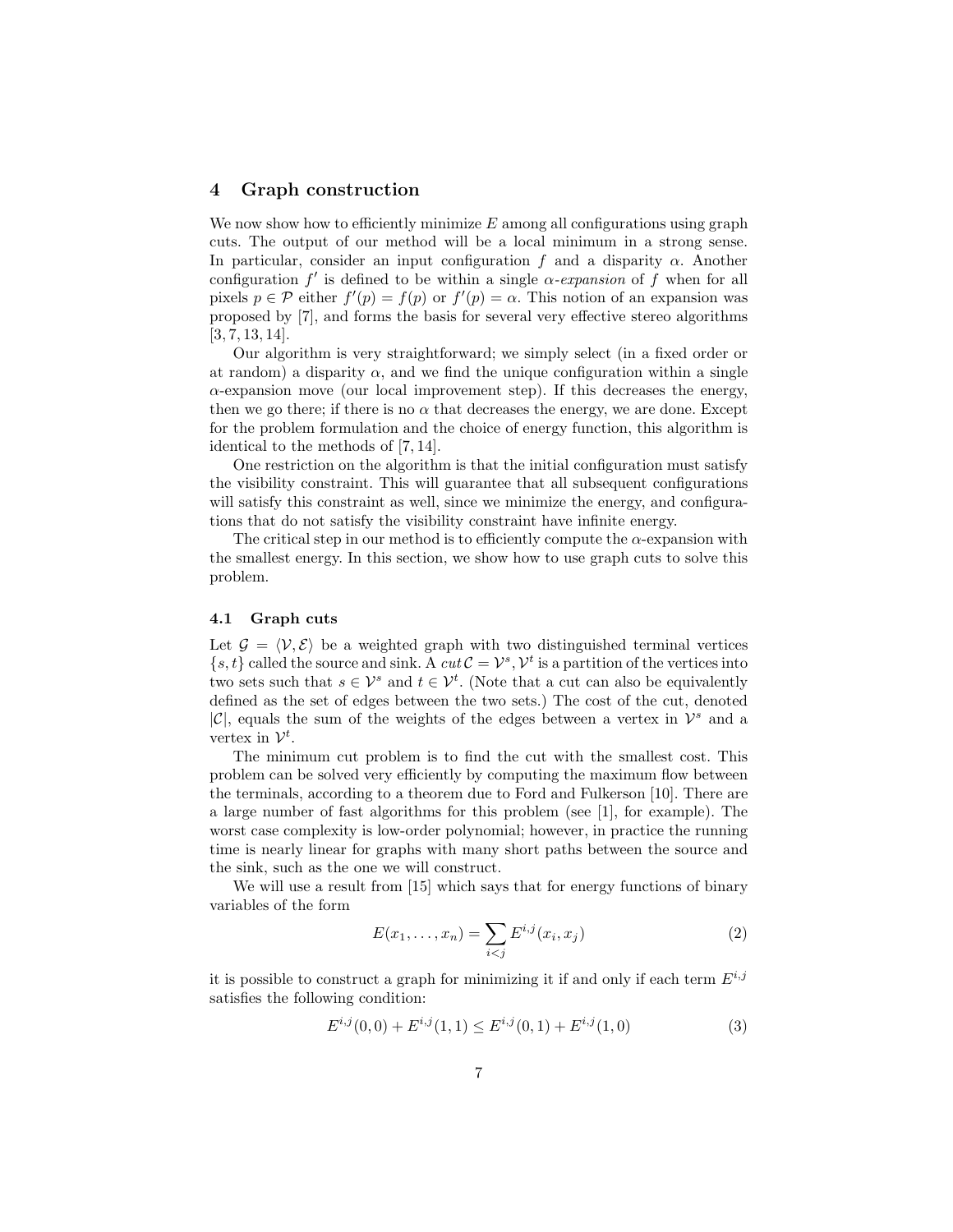If these conditions are satisfied then the graph  $G$  is constructed as follows. We add a node  $v_i$  for each variable  $x_i$ . For each term  $E^{i,j}(x_i, x_j)$  we add edges which are given in the appendix.

Every cut on such a graph corresponds to some configuration  $x = (x_1, \ldots, x_n)$ , and vice versa: if  $v_i \in \mathcal{V}^s$  then  $x_i = 0$ , otherwise  $x_i = 1$ . Edges on a graph were added in such a way that the cost of any cut is equal to the energy of the corresponding configuration plus a constant. Thus, the minimum cut on  $\mathcal G$  yields the configuration that minimizes the energy.

#### **4.2** *α***-expansion**

In this section we will show how to convert our energy function into the form of equation 2. Note that it is not necessary to use only terms  $E^{i,j}$  for which  $i < j$ since we can swap the variables if necessary without affecting condition 3.

Although pixels can have multiple labels and in general cannot be represented by binary variables, we can do it for the  $\alpha$ -expansion operation. Indeed, any configuration f' within a single  $\alpha$ -expansion of the initial configuration f can be encoded by a binary vector  $x = \{x_p | p \in \mathcal{P}\}\$  where  $f'(p) = f(p)$  if  $x_p = 0$ , and  $f'(p) = \alpha$  if  $x_p = 1$ . Let us denote a configuration defined by a vector x as  $f^x$ . Thus, we have the energy of binary variables:

$$
\tilde{E}(x) = \tilde{E}_{data}(x) + \tilde{E}_{smoothness}(x) + \tilde{E}_{visibility}(x)
$$

where

$$
\tilde{E}_{data}(x) = E_{data}(f^x),
$$
\n
$$
\tilde{E}_{smoothness}(x) = E_{smoothness}(f^x),
$$
\n
$$
\tilde{E}_{visibility}(x) = E_{visibility}(f^x).
$$

Let's consider each term separately, and show that each satisfies condition  $(3)$ . 1. Data term.

$$
\tilde{E}_{data}(x) = \sum_{\langle p, f^x(p) \rangle, \langle q, f^x(q) \rangle \in I} D(p, q) = \sum_{\langle p, l \rangle, \langle q, l \rangle \in I} T(f^x(p) = f^x(q) = l) \cdot D(p, q)
$$

where  $T(\cdot)$  is 1 if its argument is true and 0 otherwise. Let's consider a single term  $E^{p,q}(x_p, x_q) = T(f^x(p) = f^x(q) = l) \cdot D(p,q)$ . Two cases are possible:

1A.  $l \neq \alpha$ . If at least one of the labels  $f(p)$ ,  $f(q)$  is not l then  $E^{p,q} \equiv 0$ . Suppose that  $f(p) = f(q) = l$ . Then  $E(x_p, x_q)$  is equal to  $D(p, q)$ , if  $x_p =$  $x_q = 0$ , and is zero otherwise. We assumed that  $D(p, q)$  is non-positive, thus, condition (3) holds:

$$
E^{p,q}(0,0) + E^{p,q}(1,1) = D(p,q) \le 0 = E^{p,q}(0,1) + E^{p,q}(1,0)
$$

1B.  $l = \alpha$ . If at least one of the labels  $f(p)$ ,  $f(q)$  is  $\alpha$  then  $E^{p,q}$  depends only on at most one variable so condition (3) holds. (Suppose, for example, that  $f(q) = \alpha$ , then  $f^x(q) = \alpha$  for any value of  $x_q$  and, thus,  $E^{p,q}(x_p, 0) = E^{p,q}(x_p, 1)$ and  $E^{p,q}(0,0) + E^{p,q}(1,1) = E^{p,q}(0,1) + E^{p,q}(1,0).$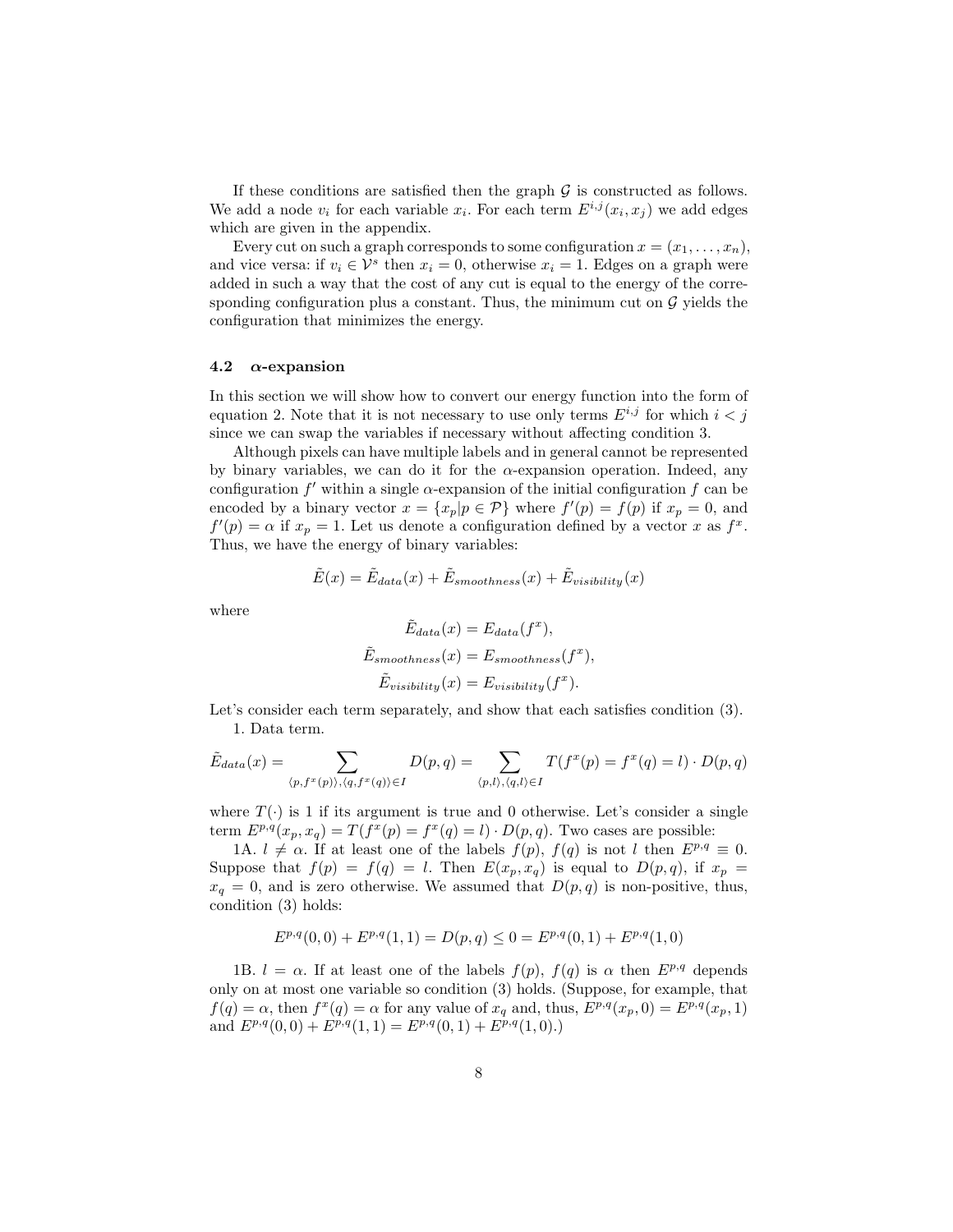Now suppose that both labels  $f(p)$ ,  $f(q)$  are not  $\alpha$ . Then  $E(x_p, x_q)$  is equal to  $D(p,q)$ , if  $x_p = x_q = 1$ , and is zero otherwise. We assumed that  $D(p,q)$  is non-positive, thus, condition (3) holds:

$$
E^{p,q}(0,0) + E^{p,q}(1,1) = D(p,q) \le 0 = E^{p,q}(0,1) + E^{p,q}(1,0)
$$

2. Smoothness term.

$$
\tilde{E}_{smoothness}(x) = \sum_{\{p,q\} \in \mathcal{N}} V_{\{p,q\}}(f^x(p), f^x(q)).
$$

Let's consider a single term  $E^{p,q}(x_p, x_q) = V_{\{p,q\}}(f^x(p), f^x(q))$ . We assumed that  $V_{\{p,q\}}$  is a metric; thus,  $V_{\{p,q\}}(\alpha,\alpha) = 0$  and  $V_{\{p,q\}}(f(p), f(q)) \leq V_{\{p,q\}}(f(p), \alpha) +$  $V^{(P)}_{\{p,q\}}(\alpha, f(q))$ , or  $E^{p,q}(1, 1) = 0$  and  $E^{p,q}(0, 0) \leq E^{p,q}(0, 1) + E^{p,q}(1, 0)$ . Therefore, condition (3) holds.

3. Visibility term.

$$
\tilde{E}_{visibility}(x) = \sum_{\langle p, f^x(p) \rangle, \langle q, f^x(q) \rangle \in I_{vis}} \infty
$$
\n
$$
= \sum T(f^x(p) = l_p \wedge f^x(q) = l_q) \cdot \infty.
$$

Let's consider a single term  $E^{p,q}(x_p, x_q) = T(f^x(p) = l_p \wedge f^x(q) = l_q) \cdot \infty$ .  $E^{p,q}(0,0)$  must be zero since it corresponds to the visibility cost of the initial configuration and we assumed that the initial configuration satisfies the visibility constraint. Also  $E^{p,q}(1,1)$  is zero (if  $x_p = x_q = 1$ , then  $f^x(p) = f^x(q) = \alpha$  and, thus, the conditions  $f^x(p) = l_p$  and  $f^x(q) = l_q$  cannot both be true since  $I_{vis}$ includes only pairs of 3D-points at different depths). Therefore, condition (3) holds since  $E^{p,q}(0,1)$  and  $E^{p,q}(1,0)$  are non-negative.

## **5 Experimental results**

 $\langle p, l_p \rangle$ , $\langle q, l_q \rangle \in I_{vis}$ 

Some details of our implementation are below. The planes for labels were chosen to be orthogonal to the main axis of the middle camera, and to increase with depth. The labels are distributed so that disparities depend on labels approximately linearly. The depth difference between planes was chosen in such a way that a label change by one results in disparity change by at most one both in x and y directions.

We selected the labels  $\alpha$  in random order, and kept this order for all iterations. We performed three iterations. (The number of iterations until convergence was at most five but the result was practically the same). We started with an initial solution in which all pixels are assigned to the label having the largest depth.

For our data term D we made use of the method of Birchfield and Tomasi [4] to handle sampling artifacts, with a slight variation: we compute intensity intervals for each band (R,G,B) using four neighbors, and then take the average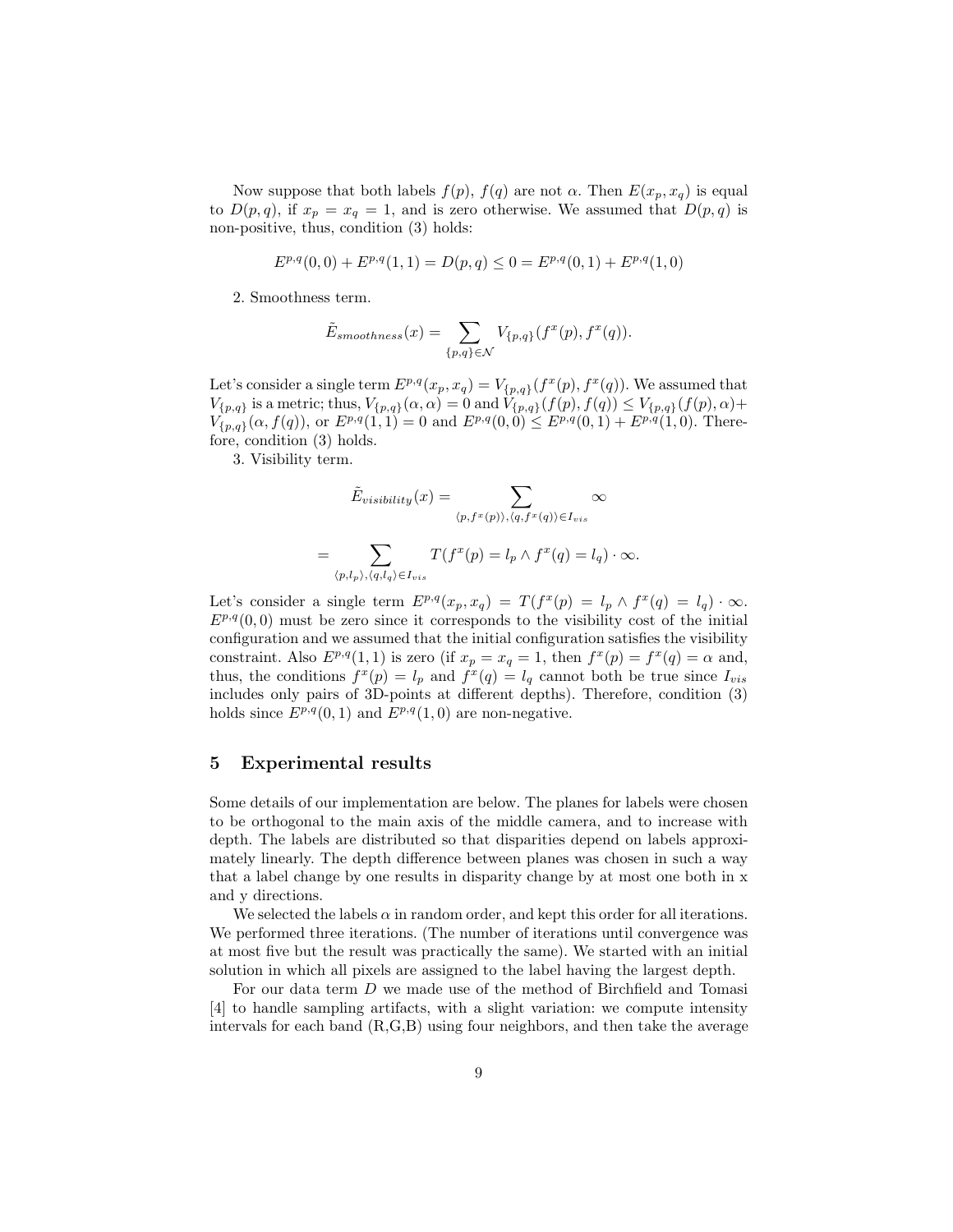data penalty. (We used color images; results for grayscale images are slightly worse). The constant K for the data term was chosen to be 30.

We used a simple Potts model for the smoothness term:

$$
V_{\{p,q\}}(l_p, l_q) = \begin{cases} U_{\{p,q\}} & \text{if } l_p \neq l_q \\ 0 & \text{otherwise} \end{cases}
$$
 (4)

The choice of  $U_{\{p,q\}}$  was designed to make it more likely that a pair of adjacent pixels in one image with similar intensities would end up with similar disparities. For pixels  $\{p, q\} \in \mathcal{N}$  the term  $U_{\{p,q\}}$  was implemented as an empirically selected decreasing function of  $\Delta I(p,q)$  as follows:

$$
U_{\{p,q\}} = \begin{cases} 3\lambda & \text{if } \Delta I(p,q) < 5\\ \lambda & \text{otherwise} \end{cases}
$$
 (5)

where  $\Delta I(p,q)$  is the average of values  $|Intensity(p) - Intensity(q)|$  for all three bands (R,G,B). Thus, the energy depends only on one parameter  $\lambda$ . For different images we picked  $\lambda$  empirically.

We performed experiments on three datasets: the 'head and lamp' image from Tsukuba University, the flower garden sequence and the Dayton sequence. We used 5 images for the Tsukuba dataset (center, left, right, top, bottom), 8 images for the flower garden sequence and 5 images for the Dayton sequence. For the Tsukuba dataset we performed two experiments: in the first one we used four pairs of interacting cameras (center-left, center-right, center-top, center-bottom), and in the second one we used all 10 possible pairs. For the flower garden and Dayton sequences we used 7 and 4 interacting pairs, respectively (only adjacent cameras interact). The table below show image dimensions and running times obtained on 450MHz UltraSPARC II processor. We used the max flow algorithm of [5], which is specifically designed for the kinds of graphs that arise in vision. Source code for this algorithm is available on the web from http://www.cs.cornell.edu/People/vnk.

| dataset       |        | number of number of image number of running |                  |        |                    |
|---------------|--------|---------------------------------------------|------------------|--------|--------------------|
|               | images | interactions                                | size             | labels | time               |
| Tsukuba       | 5      |                                             | $384 \times 288$ | 16     | $369 \text{ secs}$ |
| Tsukuba       |        | 10                                          | $384 \times 288$ | 16     | $837$ secs         |
| Flower garden |        |                                             | $352 \times 240$ | 16     | $693 \text{ secs}$ |
| Dayton        | h,     |                                             | $384 \times 256$ | 16     | $702 \text{ secs}$ |

We have computed the error statistics for the Tsukuba dataset, which are shown in the table below. We determined the percentage of the pixels where the algorithm did not compute the correct disparity (the "Errors" column), or a disparity within  $\pm 1$  of the correct disparity ("Gross errors"). For comparison, we have included the results from the best known algorithm for stereo reported in [27], which is the method of [7].

The images are shown in 2, along with the areas where we differ from ground truth (black is no difference, gray is a difference of  $\pm 1$ , and white is a larger difference). Inspecting the image shows that we in general achieve greater accuracy at discontinuities; for example, the camera in the background and the lamp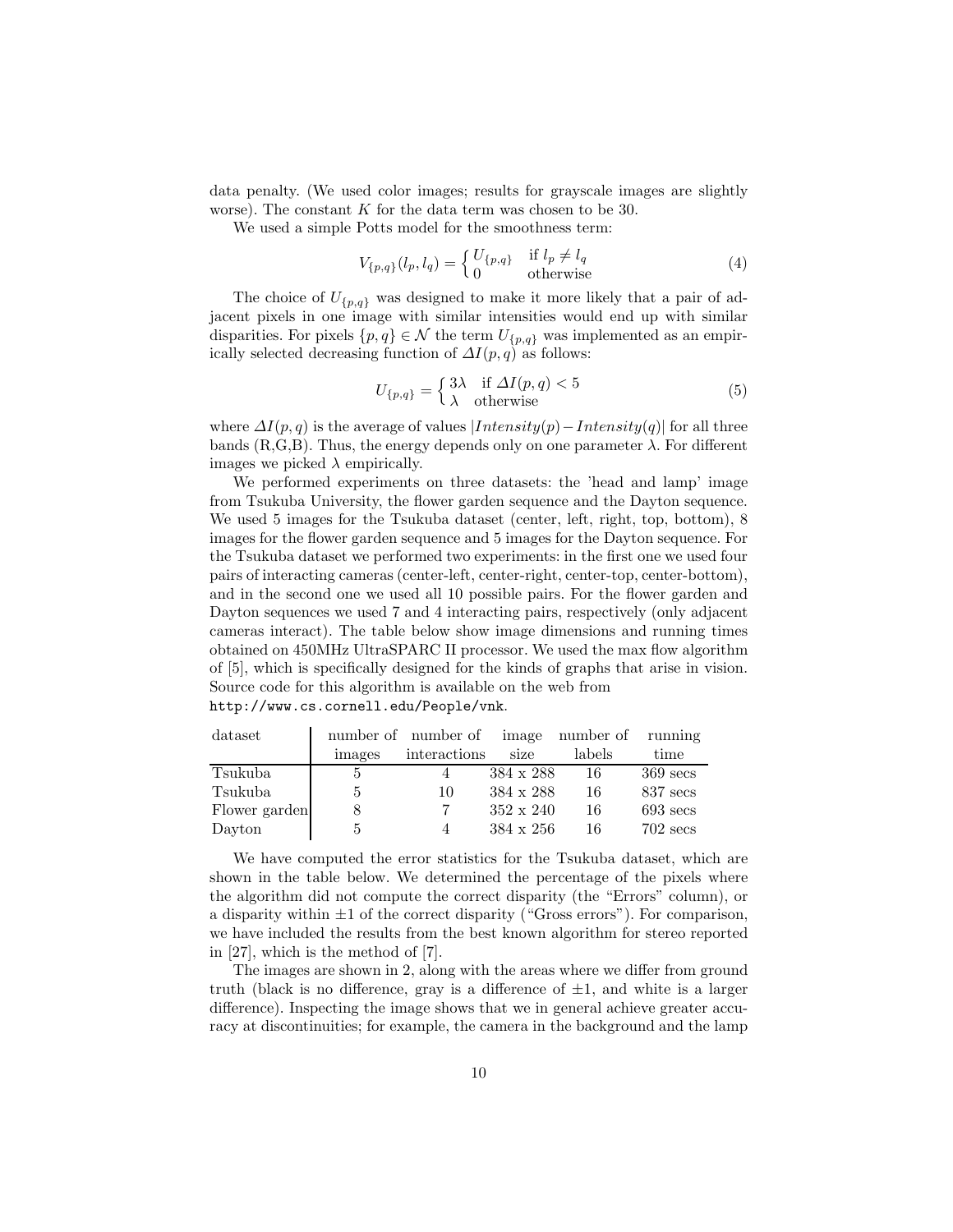are more accurate. The major weakness of our output is in the top right corner, which is an area of low texture. The behavior of our method in the presence of low texture needs further investigation.

|                                |       | Errors Gross errors |
|--------------------------------|-------|---------------------|
| 4 interactions                 | 6.13% | $2.75\%$            |
| 10 interactions                | 4.53% | $2.30\%$            |
| Boykov-Veksler-Zabih [7] 9.76% |       | 3.99%               |

We have also experimented with the parameter sensitivity of our method for the Tsukuba dataset using 10 interactions. Since there is only one parameter, namely  $\lambda$  in equation 5, it is easy to experimentally determine the algorithm's sensitivity. The table below shows that our method is relatively insensitive to the exact choice of  $\lambda$ .

|                                            |                                              | 10 | 20 | 40 |
|--------------------------------------------|----------------------------------------------|----|----|----|
| Error                                      | $4.67\%$ $4.53\%$ $5.28\%$ $5.78\%$ $8.27\%$ |    |    |    |
| Gross errors 2.43% 2.30% 2.30% 2.23% 2.86% |                                              |    |    |    |

## **6 Extensions**

It would be interesting to extend our approach to more general camera geometries, for example the case when cameras look at the object in the center from all directions. Labels could then correspond to spheres. More precisely, there would be two labels per sphere corresponding to the closest and farthest intersection points.

#### **6.1 Acknowledgements**

This research was supported by NSF grants IIS-9900115 and CCR-0113371, and by a grant from Microsoft Research. We also thank Rick Szeliski for providing us with some of the imagery used in section 5.

# **Appendix: Edges for terms** *Ei,j*

In this section we show how to add edges for a term  $E^{i,j}$  in the equation 2 assuming that condition (3) holds. This is a special case of a more general construction given in [15].

- $-$  if  $E(1,0) > E(0,0)$  then we add an edge  $(s, v_i)$  with the weight  $E(1,0)$  −  $E(0, 0)$ , otherwise we add an edge  $(v_i, t)$  with the weight  $E(0, 0) - E(1, 0)$ ;
- $-$  if  $E(1,0) > E(1,1)$  then we add an edge  $(v_j, t)$  with the weight  $E(1,0)$  −  $E(1, 1)$ , otherwise we add an edge  $(s, v<sub>j</sub>)$  with the weight  $E(1, 1) - E(1, 0)$ ; – the last edge that we add is  $(v_i, v_j)$  with the weight  $E(0, 1) + E(1, 0)$  –
	- $E(0,0) E(1,1).$

We have omitted indices  $i, j$  in  $E^{i,j}$  for simplicity of notation.

Of course it is not necessary to add edges with zero weights. Also, when several edges are added from one node to another, it is possible to replace them with one edge with the weight equal to the sum of weights of individiual edges.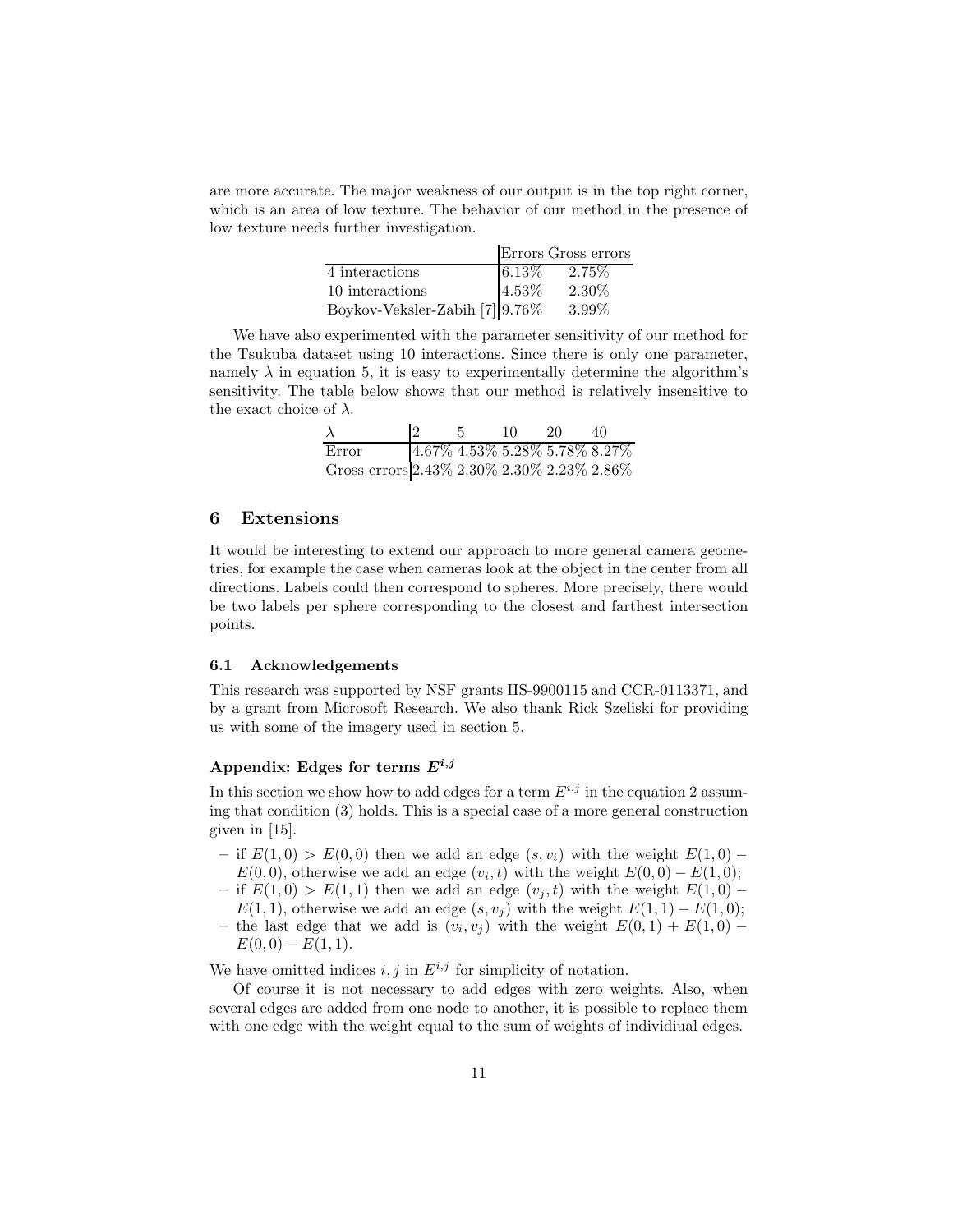



Our results - 4 interactions Our results - 10 interactions



Boykov-Veksler-Zabih results [7] Comparison of our results with ground truth

**Fig. 2.** Results on Tsukuba dataset.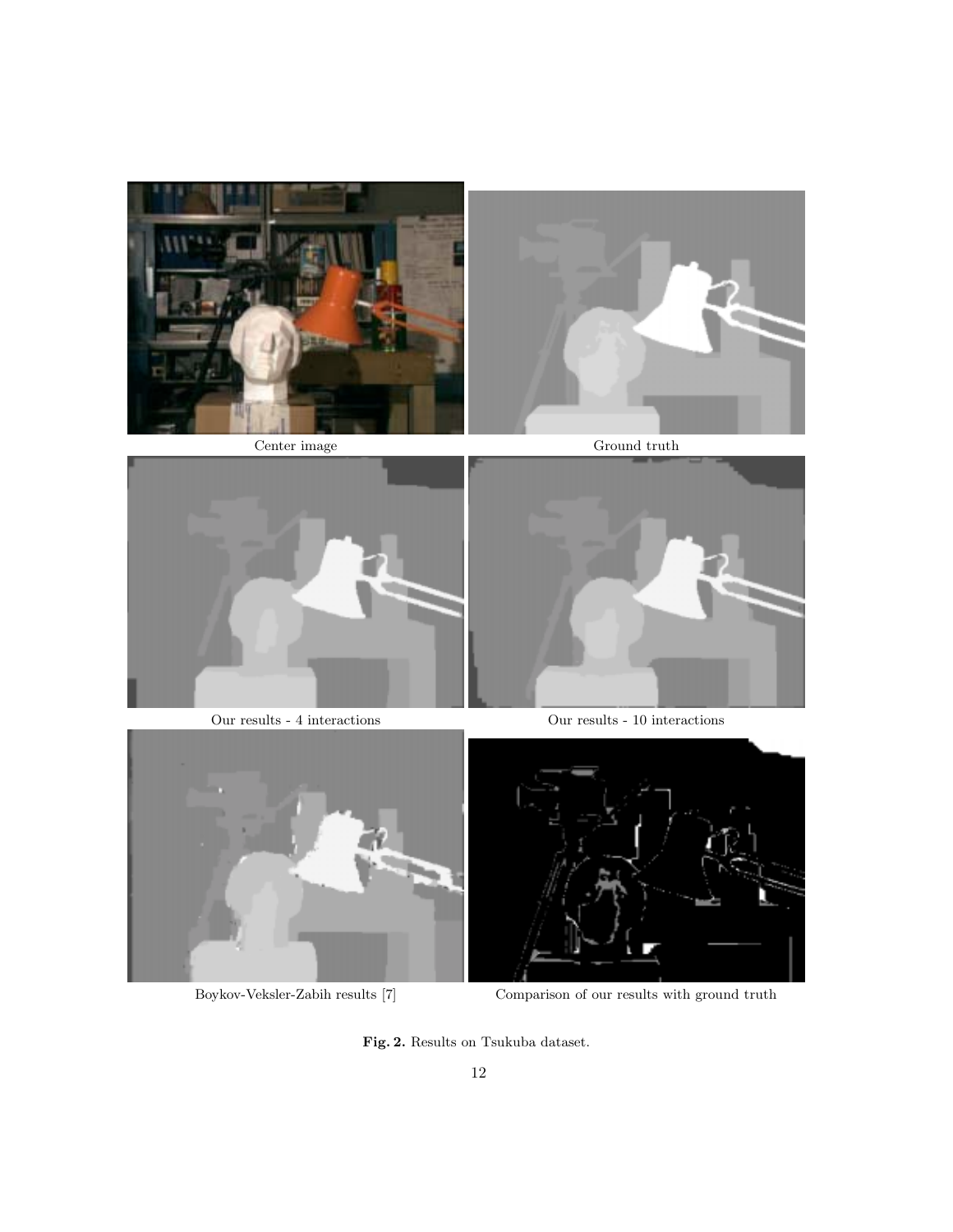

Fig. 3. Results on the flower garden sequence.



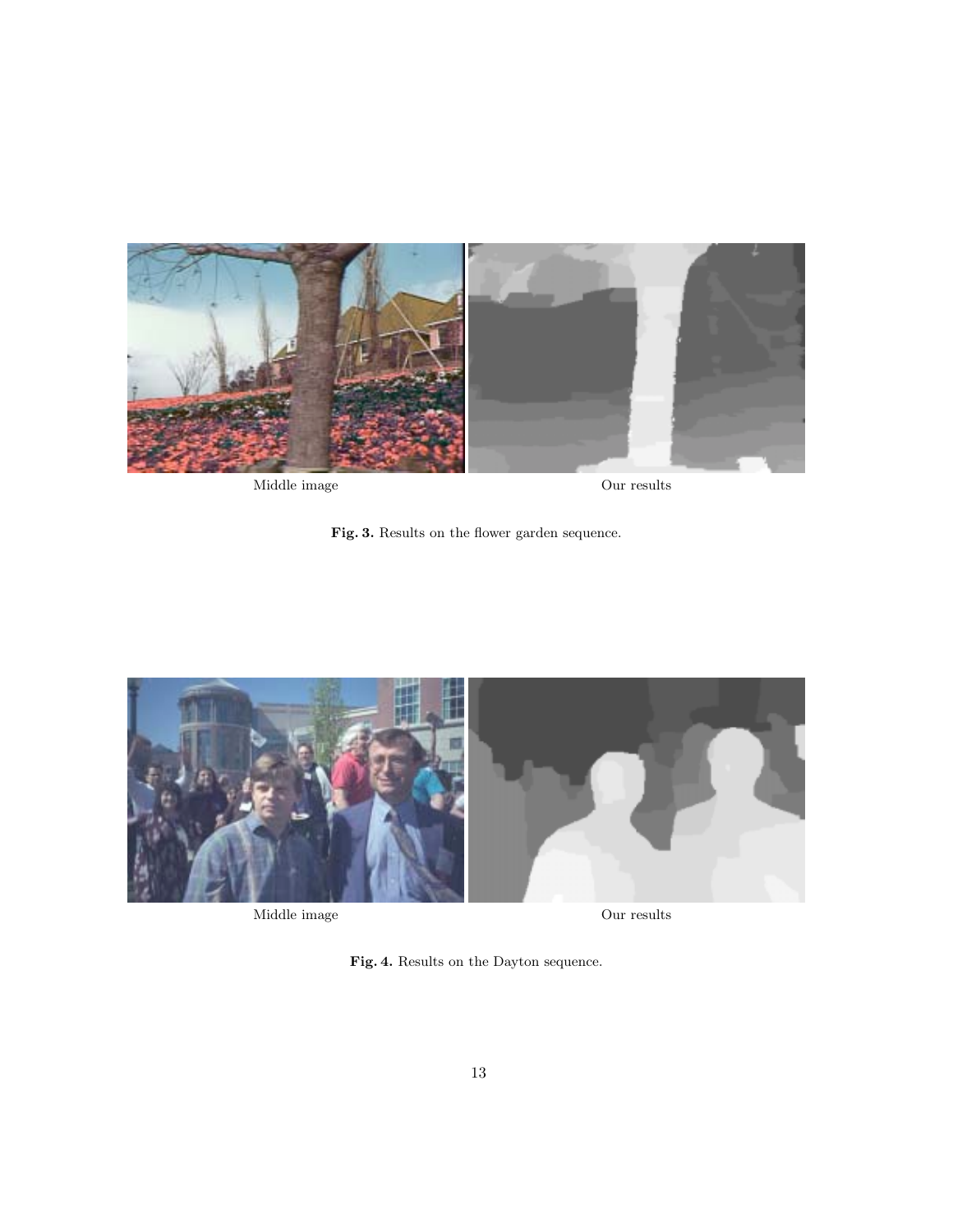# **Appendix: Minimizing our energy function is NP-hard**

It is shown in [7] that the following problem, referred to as Potts energy minimization, is NP-hard. We are given as input a set of pixels  $S$  with a neighborhood system  $\mathcal{N} \subset \mathcal{S} \times \mathcal{S}$ , and a set of label values  $\mathcal{L}$  and a non-negative function  $C : \mathcal{S} \times \mathcal{L} \mapsto \mathbb{R}^+$ . We seek the labeling  $f : \mathcal{S} \mapsto \mathcal{L}$  that minimizes

$$
E_P(f) = \sum_{p \in P} C(p, f(p)) + \sum_{\{p, q\} \in \mathcal{N}} T(f(p) \neq f(q)).
$$
 (6)

We now sketch a proof that an arbitrary instance of the Potts energy minimization problem can be encoded as a problem minimizing the energy  $E$  defined in equation 1. This shows that the problem of minimizing  $E$  is also NP-hard.

We start with a Potts energy minimization problem consisting of  $S$ ,  $V$ ,  $\mathcal{N}$ and C. We will create a new instance of our energy minimization problem as follows. There will be  $|\mathcal{L}| + 1$  images. The first one will be the original image  $\mathcal{S}$ , and for each each label  $l \in \mathcal{L}$  there will be an image  $\mathcal{P}_l$ . For each pixel  $p \in \mathcal{S}$ there will be a pixel in  $\mathcal{P}_l$  which we will denote as  $p_l$ ; thus,  $|\mathcal{P}_l| = |\mathcal{S}|$  for all labels  $l \in \mathcal{L}$ .

The set of labels  $\mathcal{L}$ , the neighborhood system  $\mathcal N$  and the smoothness function  $V_{\{p,q\}}$  will be the same as in the Potts energy minimization problem:

$$
V_{\{p,q\}}(l_p, l_q) = T(l_p \neq l_q), \qquad \{p,q\} \in \mathcal{N}
$$

The set of interactions I will include all pairs  $\{\langle p, l \rangle, \langle p_l, l \rangle\}$ , where  $p \in S$ ,  $l \in \mathcal{L}$ . The corresponding cost will be

$$
D(p, p_l) = C(p, l) - K_p
$$

where  $K_p$  is a constant which ensures that all costs  $D(p, p_l)$  are non-positive (for example,  $K_p = \max_{l \in \mathcal{L}} C(p, l)$ ). There will be no visibility term (i.e. the set of interactions I*vis* will be empty). The instance of our minimization problem is now completely specified.

Any labeling  $f : \mathcal{S} \mapsto \mathcal{L}$  can be extended to the labeling  $\bar{f} : \mathcal{P} \mapsto \mathcal{L}$  if we set  $\bar{f}(p_l) = l, p_l \in \mathcal{P}_l$ . It is easy to check that

$$
E(\bar{f}) = E_P(f) - K
$$

where  $K = \sum_{p \in \mathcal{S}} K_p$  is a constant. Moreover, there is no labeling  $\bar{f}' : \mathcal{P} \mapsto \mathcal{L}$ with the smaller value of the energy E such that  $\bar{f}'(p) = \bar{f}(p)$  for all pixels  $p \in \mathcal{S}$ . Thus, the global minimum  $\bar{f}$  of the energy E will yield the global minimum of the Potts energy  $E_P$  (we need to take the restriction of  $\bar{f}$  on  $\mathcal{S}$ ).

# **References**

1. Ravindra K. Ahuja, Thomas L. Magnanti, and James B. Orlin. *Network Flows: Theory, Algorithms, and Applications*. Prentice Hall, 1993.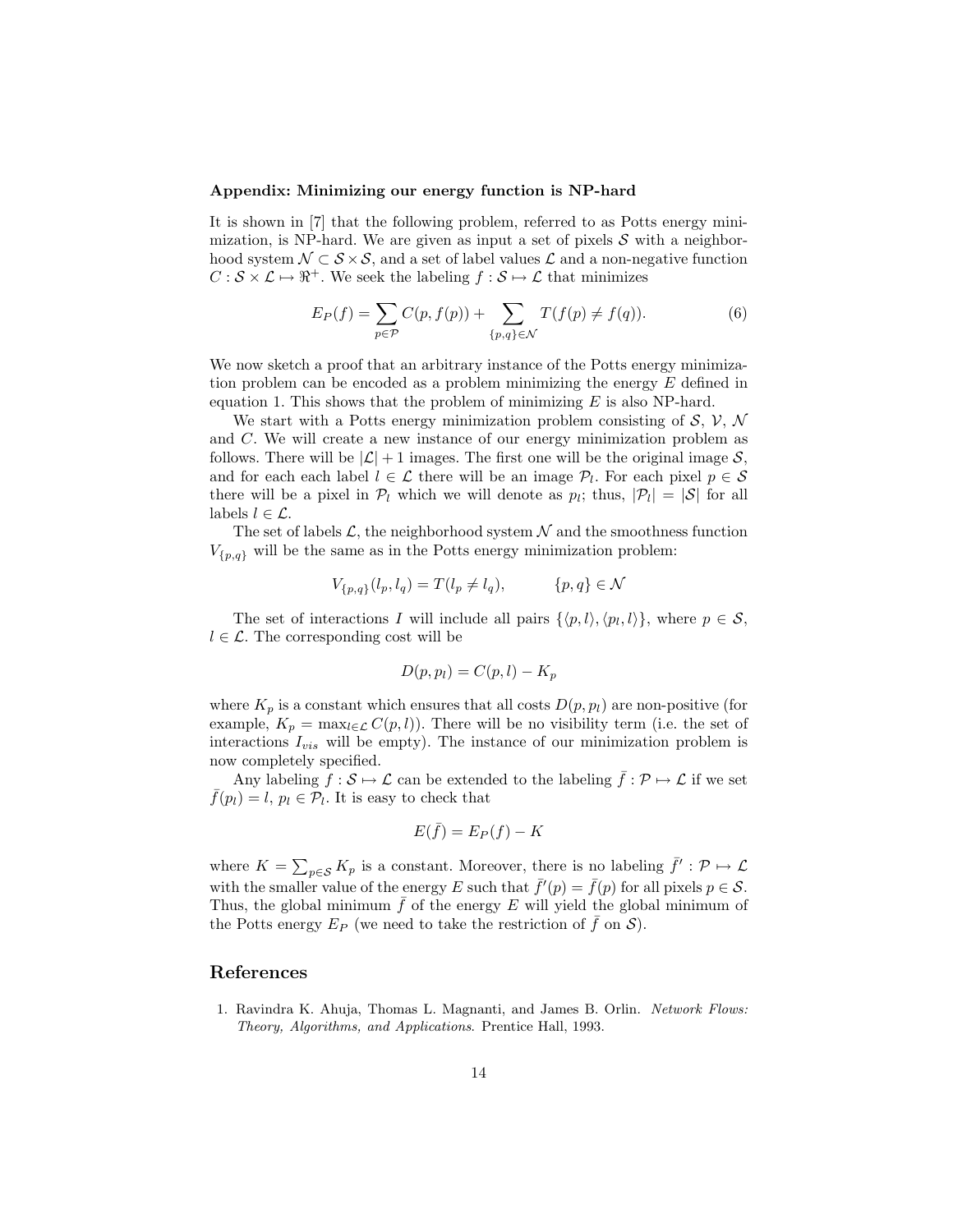- 2. Stephen Barnard. Stochastic stereo matching over scale. *International Journal of Computer Vision*, 3(1):17–32, 1989.
- 3. S. Birchfield and C. Tomasi. Multiway cut for stereo and motion with slanted surfaces. In *International Conference on Computer Vision*, pages 489–495, 1999.
- 4. Stan Birchfield and Carlo Tomasi. A pixel dissimilarity measure that is insensitive to image sampling. *IEEE Transactions on Pattern Analysis and Machine Intelligence*, 20(4):401–406, April 1998.
- 5. Yuri Boykov and Vladimir Kolmogorov. An experimental comparison of mincut/max-flow algorithms for energy minimization in computer vision. In *International Workshop on Energy Minimization Methods in Computer Vision and Pattern Recognition*, volume 2134 of *LNCS*, pages 359–374. Springer-Verlag, September 2001.
- 6. Yuri Boykov, Olga Veksler, and Ramin Zabih. Markov Random Fields with efficient approximations. In *IEEE Conference on Computer Vision and Pattern Recognition*, pages 648–655, 1998.
- 7. Yuri Boykov, Olga Veksler, and Ramin Zabih. Fast approximate energy minimization via graph cuts. *IEEE Transactions on Pattern Analysis and Machine Intelligence*, 23(11):1222–1239, November 2001.
- 8. R. Cipolla and A. Blake. Surface shape from the deformation of apparent contours. *International Journal of Computer Vision*, 9(2):83–112, November 1992.
- 9. O.D. Faugeras and R. Keriven. Complete dense stereovision using level set methods. In *European Conference on Computer Vision*, 1998.
- 10. L. Ford and D. Fulkerson. *Flows in Networks*. Princeton University Press, 1962.
- 11. S. Geman and D. Geman. Stochastic relaxation, Gibbs distributions, and the Bayesian restoration of images. *IEEE Transactions on Pattern Analysis and Machine Intelligence*, 6:721–741, 1984.
- 12. H. Ishikawa and D. Geiger. Occlusions, discontinuities, and epipolar lines in stereo. In *European Conference on Computer Vision*, pages 232–248, 1998.
- 13. S.B. Kang, R. Szeliski, and J. Chai. Handling occlusions in dense multi-view stereo. In *IEEE Conference on Computer Vision and Pattern Recognition*, 2001. Expanded version available as MSR-TR-2001-80.
- 14. Vladimir Kolmogorov and Ramin Zabih. Visual correspondence with occlusions using graph cuts. In *International Conference on Computer Vision*, pages 508–515, 2001.
- 15. Vladimir Kolmogorov and Ramin Zabih. What energy functions can be minimized via graph cuts? In *European Conference on Computer Vision*, 2002. Also available as Cornell CS technical report CUCS-TR2001-1857.
- 16. K.N. Kutulakos and S.M. Seitz. A theory of shape by space carving. *International Journal of Computer Vision*, 38(3):197–216, July 2000.
- 17. A. Laurentini. The visual hull concept for silhouette-based image understanding. *IEEE Transactions on Pattern Analysis and Machine Intelligence*, 16(2):150–162, February 1994.
- 18. W.N. Martin and J.K. Aggarwal. Volumetric descriptions of objects from multiple views. *IEEE Transactions on Pattern Analysis and Machine Intelligence*, 5(2):150– 158, March 1983.
- 19. Tomaso Poggio, Vincent Torre, and Christof Koch. Computational vision and regularization theory. *Nature*, 317:314–319, 1985.
- 20. S. Roy. Stereo without epipolar lines: A maximum flow formulation. *International Journal of Computer Vision*, 1(2):1–15, 1999.
- 21. S. Roy and I. Cox. A maximum-flow formulation of the *n*-camera stereo correspondence problem. In *International Conference on Computer Vision*, 1998.